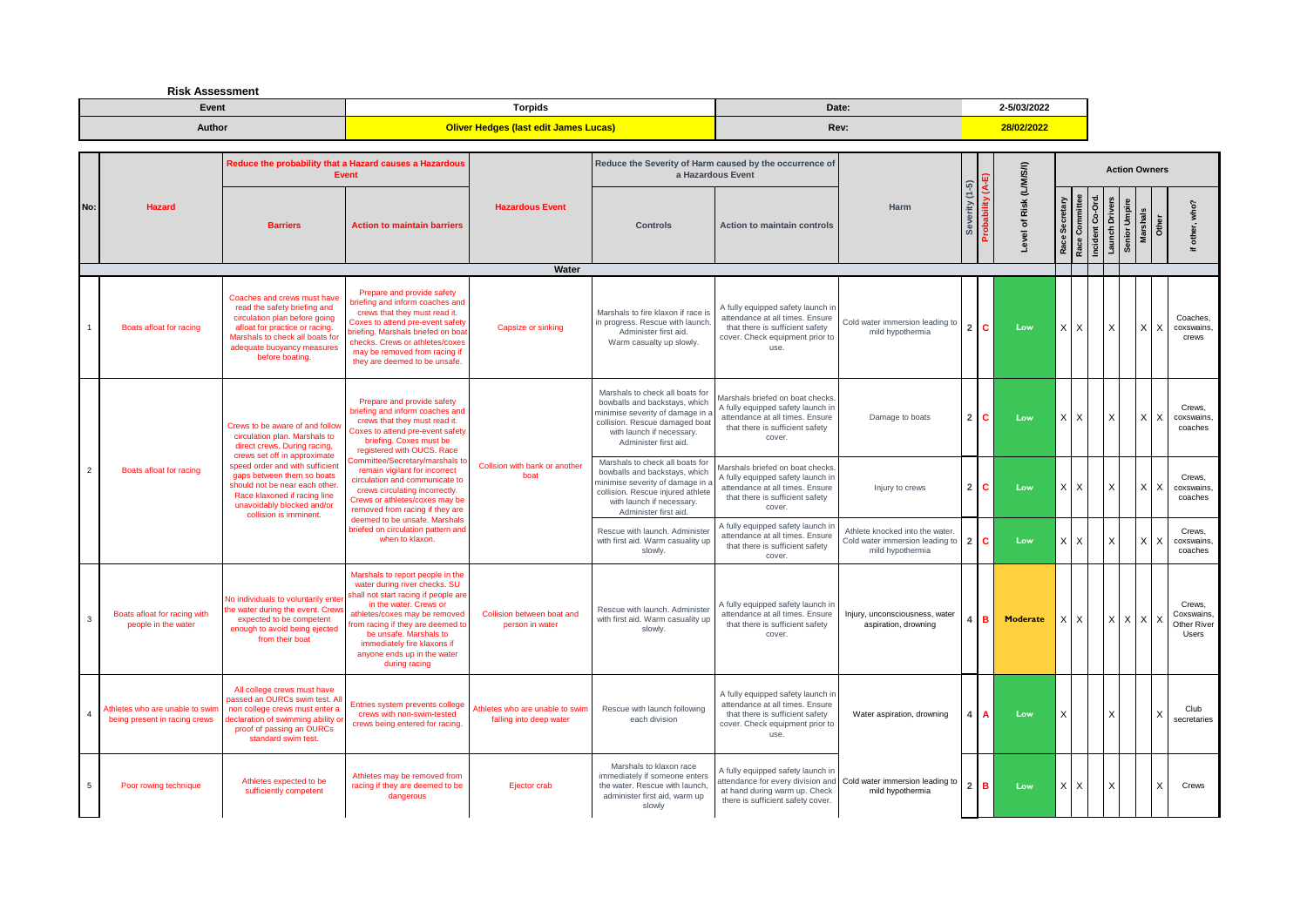| 6              | Debris in the river                            | Move any small object in the<br>river that can cause an<br>obstruction, using the launches if<br>necessary.<br>Protect the crews from larger,<br>immovable, objects or suspend<br>racing while it is moved. | Inspect course before start of<br>racing. Race officials and<br>marshals to remain vigilant for<br>new objects entering                                                                                                    | Collision wth objects,<br>Capsize                                  | Rescue with launch If necessary<br>Use launch to escort damaged<br>boats to closest landing stage.                                                                                    | A fully equipped safety launch in<br>attendance at all times.<br>Ensure that there is sufficient<br>safety cover.<br>Check equipment prior to use.                                                                                 | Damage to boats, cold water<br>immersion leading to mild<br>hypothermia                   | 2 <sup>1</sup> | в  | Low      | X        | X            | $\times$ |     | $\times$ |                                 |
|----------------|------------------------------------------------|-------------------------------------------------------------------------------------------------------------------------------------------------------------------------------------------------------------|----------------------------------------------------------------------------------------------------------------------------------------------------------------------------------------------------------------------------|--------------------------------------------------------------------|---------------------------------------------------------------------------------------------------------------------------------------------------------------------------------------|------------------------------------------------------------------------------------------------------------------------------------------------------------------------------------------------------------------------------------|-------------------------------------------------------------------------------------------|----------------|----|----------|----------|--------------|----------|-----|----------|---------------------------------|
| $\overline{7}$ | Launches afloat                                | All launch drivers operating<br>during the hours of racing are to<br>be RYA2 trained                                                                                                                        | Refresher training available if<br>required                                                                                                                                                                                | Capsize of launch                                                  | All people on board launches<br>must wear lifejackets. Second<br>launch available to assist.<br>Rescue with launch. Administer<br>first aid. Warm casualty up<br>slowly.              |                                                                                                                                                                                                                                    | Cold water immersion leading to<br>mild hypothermia                                       | 2 <sub>1</sub> | в  | Low      |          |              |          |     |          |                                 |
| 8              | Launches afloat                                | All launch drivers operating<br>during the hours of racing are to                                                                                                                                           | Refresher training available if<br>required                                                                                                                                                                                | <b>Collision involving launch</b>                                  | Second launch available to<br>assist and tow damaged launch.                                                                                                                          |                                                                                                                                                                                                                                    | Damage to launch                                                                          | 2 <sup>1</sup> | c. | Low      |          | $\mathsf{x}$ |          |     |          |                                 |
|                |                                                | be RYA2 trained                                                                                                                                                                                             |                                                                                                                                                                                                                            |                                                                    | Second launch available to<br>assist. Rescue with launch.<br>Administer first aid.                                                                                                    |                                                                                                                                                                                                                                    | Injury to launch crew                                                                     | 2 <sub>1</sub> | в  | Low      |          | X            | X        |     |          |                                 |
| 9              | Launches afloat                                | All drivers or passangers to be<br>seated or holding on to<br>something.                                                                                                                                    | Passangers to be instructed on<br>how to stay safe whilst on a<br>launch.                                                                                                                                                  | Falling out of launch                                              | ifejackets worn by everyone, ki.<br>cord worn by the driver at all<br>times. Rescue with launch.<br>Administer first aid. Warm<br>casualty up slowly.                                 | A reminder of life jackets and<br>killcords to be given to all launch<br>drivers. A fully equipped safety<br>aunch in attendance at all times<br>Ensure that there is sufficient<br>safety cover. Check equipment<br>prior to use. | Cold water immersion leading to<br>mild hypothermia                                       | 2 <sub>1</sub> | c. | Low      |          |              |          |     |          | All launch<br>passengers        |
| 10             | Launches afloat                                | Kill cord worn by the driver at all<br>times                                                                                                                                                                | A reminder of kill cords given to<br>all launch drivers                                                                                                                                                                    | Uncontrolled driverless launch                                     | Second launch available to<br>recover and tow first launch                                                                                                                            | A second launch is available at<br>all times                                                                                                                                                                                       | Uncontrolled launch collides with<br>boats/obstacles                                      | 3 <sup>1</sup> | B. | Low      |          |              | x        |     |          |                                 |
| 11             | Spare launch afloat outside of<br>racing hours | All spare launch drivers<br>operating outside the hours of<br>acing to have been instructed in<br>required competencies for the<br>role.                                                                    | Refresher training available if<br>required                                                                                                                                                                                | Capsize of launch or collision<br>involving launch                 | All people on board launches<br>must wear lifejackets. Second<br>launch available to assist.<br>Rescue with launch. Administer<br>first aid. Warm casualty up<br>slowly.              |                                                                                                                                                                                                                                    | Cold water immersion leading to<br>mild hypothermia. Damage to<br>launch.                 | 2 <sub>1</sub> | С  | Low      |          | $\times$     |          |     |          |                                 |
| 12             | Debris in river                                | Crew to clear river of debris as<br>appropriate                                                                                                                                                             | Marshals and all launch users to<br>be vigilant for debris in river                                                                                                                                                        | Failure of engine due to fouling<br>of propeller. Stranded launch. | Self-rescue of launch using<br>paddle. Rescue with another<br>launch. Remove debris from<br>propeller.                                                                                | Launch to carry British Rowing<br>recommended safety equipment,<br>including a knife and paddle. Two<br>launches in operation.                                                                                                     | Damage to launch                                                                          | 2 <sub>1</sub> | в  | Low      |          |              |          |     |          | All launch<br>passengers        |
|                |                                                |                                                                                                                                                                                                             |                                                                                                                                                                                                                            | Weather                                                            |                                                                                                                                                                                       |                                                                                                                                                                                                                                    |                                                                                           |                |    |          |          |              |          |     |          |                                 |
|                | Possibility of electrical storm                | All crews to leave the water<br>immediately, instructions from<br>Race Secretary or Senior Umpire<br>using radios carried by launch<br>drivers.                                                             | "30-30 Rule" to be used as<br>advised by BR. Senior Umpire<br>issues instructions to everyone at<br>river by radios. Coxes briefed on<br>what to do in the event of an<br>electrical storm at pre-event<br><b>hripfing</b> | Rower or official struck by<br>lightning                           | Provisions for first aid, medical<br>treatment, and casualty<br>evacuation to hospital. AEDs<br>mounted on University BH, and<br>upstream side of Balliol BH.                         | Medical personel to be<br>ompetent and properly equiped.                                                                                                                                                                           | Electrical burns, shock                                                                   | 3 <sup>1</sup> | в  | Low      | X        |              |          |     |          |                                 |
|                | Bad weather causing un-rowable                 | Modified flag system to be<br>followed (see below).                                                                                                                                                         | Senior Umpire to assess weather<br>and conditions in consultation                                                                                                                                                          | Crews swept into obstacles.                                        | Boats equipped with bowballs<br>and backstays. A fully equipped<br>safety launch in attendance at a<br>times. Rescue with launch.<br>Administer first aid. Warm<br>casualty up slowly | Ensure that there is sufficient<br>safety cover. Check equipment<br>prior to use.                                                                                                                                                  | Equipment damage<br>Rowers injured<br>Cold water immersion leading to<br>mild hypothermia | 3 <sup>1</sup> | D  | Moderate | $\times$ | X            | $\times$ | l X |          | Coxswains,<br>crews,<br>coaches |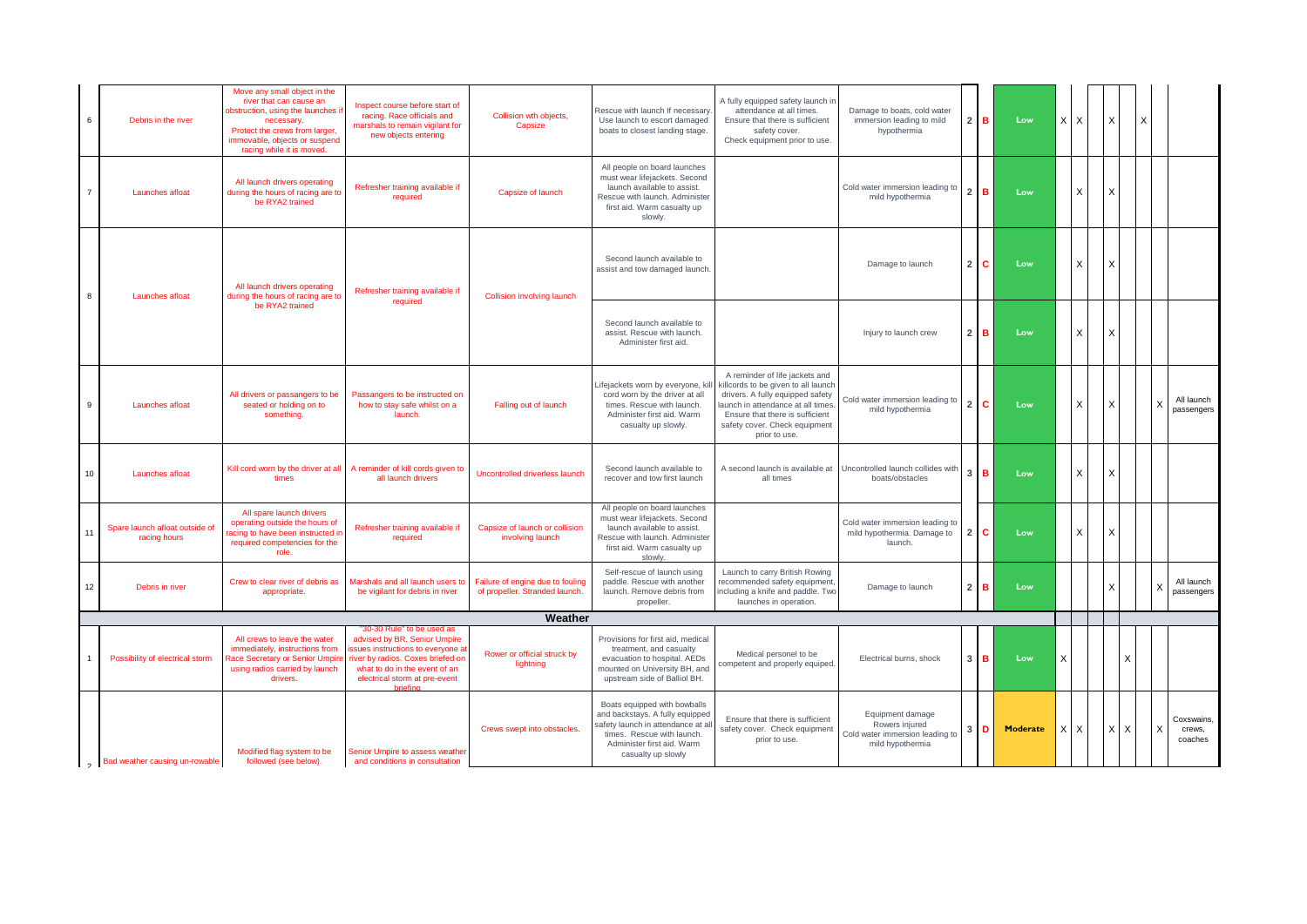|                | and/or dangerous conditions                                                       | Cancellation or restrictions to be<br>implemented if appropriate.                                                                                                                                                                                                                                                                                        | with EA and other advisors to<br>decide if race is safe to occur.                                                                                                                                                                                                                                                                     | Boats capsizing or swamping                                                     | Boats have floatation<br>compartments. Rescue with<br>launch. Administer first aid.<br>Warm casualty up slowly | A fully equipped safety launch in<br>attendance at all times. Ensure<br>that there is sufficient safety<br>cover. Check equipment prior to<br>use.                                              | Cold water immersion leading to<br>mild hypothermia                                       | 2 <sup>1</sup> | в. | Low             | X |                           |   | XX |             |                                    |
|----------------|-----------------------------------------------------------------------------------|----------------------------------------------------------------------------------------------------------------------------------------------------------------------------------------------------------------------------------------------------------------------------------------------------------------------------------------------------------|---------------------------------------------------------------------------------------------------------------------------------------------------------------------------------------------------------------------------------------------------------------------------------------------------------------------------------------|---------------------------------------------------------------------------------|----------------------------------------------------------------------------------------------------------------|-------------------------------------------------------------------------------------------------------------------------------------------------------------------------------------------------|-------------------------------------------------------------------------------------------|----------------|----|-----------------|---|---------------------------|---|----|-------------|------------------------------------|
| $\mathbf{3}$   | Extreme* heat (* indicates<br>subjective conditions, as decide<br>by the SU team) | Athletes and officials to wear<br>suncream and stay hydrated                                                                                                                                                                                                                                                                                             | Pre-event coxing briefing and<br>emails before and during the<br>event to be sent if forecasts<br>suggest likelihood of hot weather                                                                                                                                                                                                   | People unprotected from sun                                                     | Administer first aid, keep<br>casualties cool and hydrated                                                     | Water available at boathouses,<br>all marshals have radios to<br>summon first aid if needed                                                                                                     | Heatstroke, sunburn                                                                       | 2 <sup>1</sup> | в  | Low             |   | $X$ $X$                   |   |    | $X$   $X$   | Crews,<br>Coxswains                |
| $\overline{4}$ | Extreme* cold (* indicates<br>subjective conditions, as decide                    | Athletes to wear sufficient layers<br>during warm up and racing.<br>Delays, cancellation, or<br>restrictions on racing to be<br>implemented if appropriate.                                                                                                                                                                                              | Senior Umpire to monitor<br>conditions with the help of event<br>committee and marshals                                                                                                                                                                                                                                               | Athletes becoming too cold on<br>the water                                      | Rescue with launch if needed<br>administer first aid. Warm up<br>casualties slowly.                            | A fully equipped safety launch in<br>attendance for every division and<br>at hand during warm up. Check<br>there is sufficient safety cover.<br>Hot water for drinks available at<br>race desk. | Mild hypothermia, injury due to<br>cold muscles before racing                             | 2 <sub>1</sub> | в. | Low             |   | XX                        |   |    | X X X       | Crews.<br>Coxswains                |
|                | by the SU team)                                                                   | Officials to wear sufficient layers<br>during shifts. Delays,<br>cancellation, or restrictions on<br>racing to be implemented if<br>appropriate.                                                                                                                                                                                                         | Senior Umpire to monitor<br>conditions with the help of event<br>committee                                                                                                                                                                                                                                                            | Officials becoming too cold                                                     | Provide adequate first aid cover<br>Regularly check marshals etc.<br>are ok                                    | Welfare team to be set up by<br>Event committee to distribute hot<br>drinks and monitor marshal and<br>umpire wellbeing if necessary                                                            | Mild/moderate hypothermia,<br>slowed response time to<br>incidents due to cold            | 3 <sup>1</sup> | c. | <b>Moderate</b> | X | $\boldsymbol{\mathsf{X}}$ |   | X  | l X<br>I X  | Umpires                            |
| $\overline{5}$ | <b>Low Visibility</b>                                                             | Use adequate lighting on boats<br>visibility is reduced to less than<br>100m on any part of the racing<br>course then racing is suspended<br>or cancelled.                                                                                                                                                                                               | Organisers to monitor conditions<br>Crews to be warned before the<br>race if low visibility is likely to<br>occur                                                                                                                                                                                                                     | Crews crashing into obstacles or<br>other boats or other river users            | Rescue with launch, Administer<br>first aid. Warm casualty up slowly                                           | A fully equipped safety launch in<br>attendance at all times. Ensure<br>that there is sufficient safety<br>cover. Check equipment prior to<br>use.                                              | Equipment damage<br>Rowers injured<br>Cold water immersion leading to<br>mild hypothermia | 3 <sup>1</sup> | в  | Low             | X | X                         | X | X  |             | Coxswains,<br>crews,<br>coaches    |
| 6              | <b>Icy Conditions</b>                                                             | Safety launches used to clear<br>small quantities of ice from the<br>racing course. Racing cancelled<br>if launches cannot sufficiently<br>clear the race course of ice.                                                                                                                                                                                 | Race officials and marshals to<br>monitor weather conditions.                                                                                                                                                                                                                                                                         | Boats collide with ice                                                          | Rescue with launch If necessary<br>Use launch to escort damaged<br>boats to closest landing stage.             | A fully equipped safety launch in<br>attendance at all times.<br>Ensure that there is sufficient<br>safety cover.<br>Check equipment prior to use.                                              | Damage to boats                                                                           | 3 <sup>1</sup> | в  | Low             | X | $\times$                  | X |    | X           |                                    |
| $\overline{7}$ | Significant ice on towpath                                                        | No bank riding. Crews requiring<br>bank riders not allowed to race.                                                                                                                                                                                                                                                                                      | Senior Umpire and Race<br>Secretary monitor conditions and<br>make decision                                                                                                                                                                                                                                                           | Slipping on ice. Cyclist collides<br>with bystander, cyclist or fixed<br>object | Event-related cyclists (if<br>permitted) should wear helmets.<br>Administer first aid                          | Provide adequate first aid cover                                                                                                                                                                | Injury from slipping or collision                                                         | $2^{\circ}$    | в  | Low             | X |                           |   |    | l X         | Bankriders                         |
|                |                                                                                   |                                                                                                                                                                                                                                                                                                                                                          |                                                                                                                                                                                                                                                                                                                                       | Other water users                                                               |                                                                                                                |                                                                                                                                                                                                 |                                                                                           |                |    |                 |   |                           |   |    |             |                                    |
|                |                                                                                   | Signs visible to river traffic<br>lisplayed at the entry points onto<br>the course .Senior Umpire to<br>check river is clear using<br>narshals, and ensure other river<br>users on the racing course are                                                                                                                                                 | Pre-event contact made with<br>other river users alerting them to<br>he event (see event plan). Instal<br>signs displayed at the entry<br>points onto the course. Brief<br>Marshals to make sure crews<br>stick to the sides of the river, as<br>shown by the circulation pattern                                                     |                                                                                 | Rescue damaged boat with<br>launch if necessary. Administer<br>first aid.                                      | A fully equipped safety launch in<br>attendance at all times. Ensure<br>that there is sufficient safety<br>cover.                                                                               | Damage to boats                                                                           | 2 <sub>1</sub> | в  | Low             | X | X                         |   | X. | $X$ X       | Coxswains.<br>other river<br>users |
|                | <b>Other River traffic</b>                                                        | static before starting racing.<br>Marshals to make sure crews<br>stick to the sides of the river, as<br>shown by the circulation pattern<br>leaving the centre free.<br>Ensure crews do not spin in front<br>of cruisers. Moor cruisers up at<br>when a race is about to go off.<br>Coxes observe the circulation<br>battern and do not spin in front of | leaving the centre free. Also not<br>to allow crews to spin in front of<br>cruisers.<br>Key marshals equipped with<br>megaphones to hail crews, and<br>all marshals to communicate to<br>other river users entering the<br>course. Crreate holding points to<br>moor cruisers up at when a race<br>is about to go off. Brief coxes to | Collison between a crew and<br>another river user                               | Rescue injured athlete with<br>launch if necessary. Administer<br>first aid.                                   | A fully equipped safety launch in<br>attendance at all times. Ensure<br>that there is sufficient safety<br>cover.                                                                               | Injury to crews                                                                           | 2 <sub>1</sub> | в  | Low             |   | $X$ $X$                   |   |    | $X$ $X$ $X$ | Coxswains.<br>other river<br>users |
|                |                                                                                   | truisers. Racing to be stopped by<br>marshals if river traffic seems<br>ikely to cause a hazard to racing<br>crews.                                                                                                                                                                                                                                      | observe the circulation pattern<br>and not to spin in front of<br>cruisers. Brief coxes and crews<br>to be aware of small craft such<br>as paddleboarders and/or<br>swimmers.                                                                                                                                                         |                                                                                 | Rescue with launch. Administer<br>with first aid. Warm casuality up<br>slowly.                                 | A fully equipped safety launch in<br>attendance at all times. Ensure<br>that there is sufficient safety<br>cover.                                                                               | Athlete knocked into the water.<br>Cold water immersion leading to<br>mild hypothermia    | $2^{\circ}$    | в  | Low             | X | $\times$                  |   |    | $X$ $X$ $X$ | Coxswains,<br>other river<br>users |
|                | Handling boats on land                                                            |                                                                                                                                                                                                                                                                                                                                                          |                                                                                                                                                                                                                                                                                                                                       |                                                                                 |                                                                                                                |                                                                                                                                                                                                 |                                                                                           |                |    |                 |   |                           |   |    |             |                                    |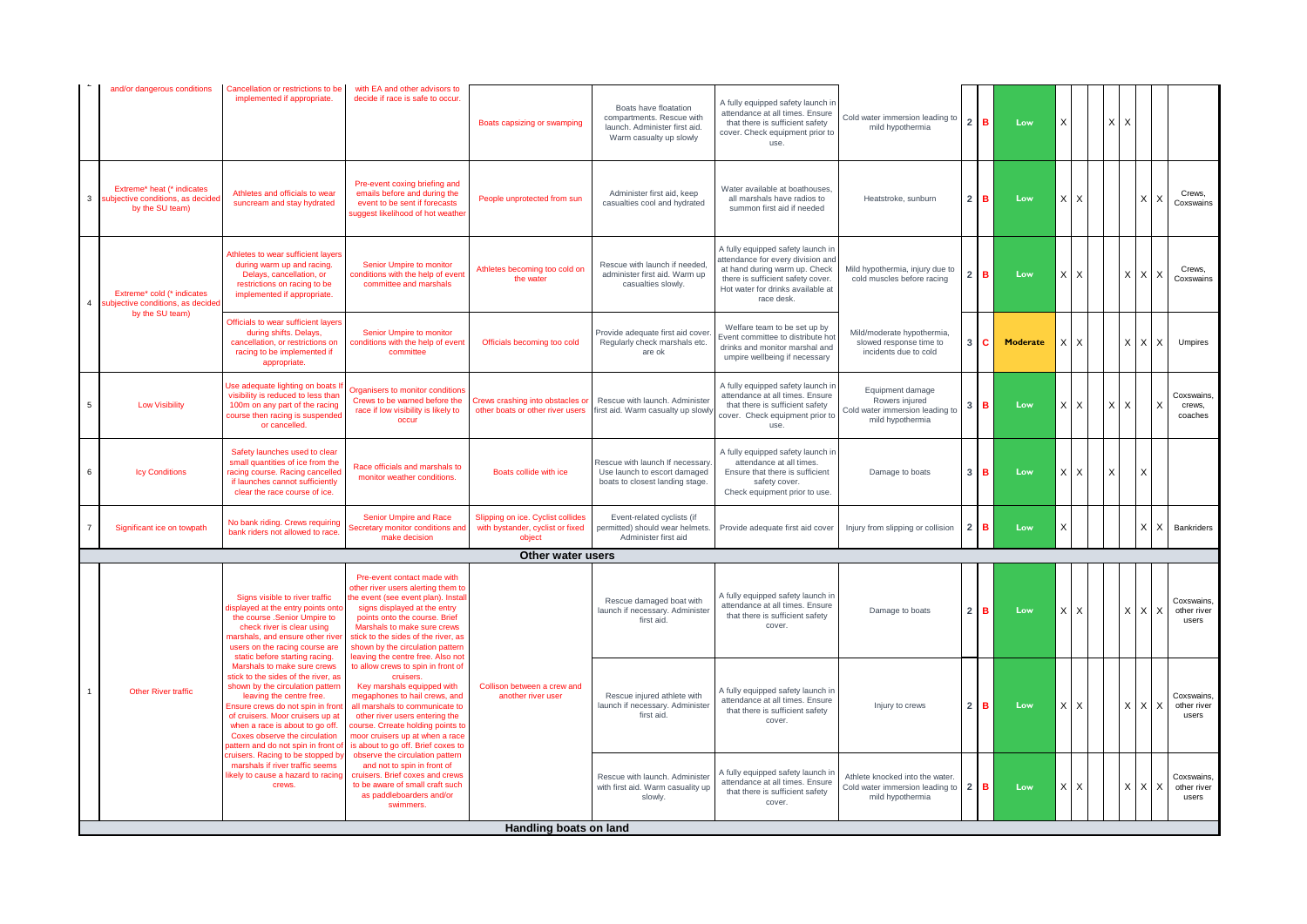|                | Boats being moved on the land                                                                    | Crew and coxwains to remain<br>aware of spectators on land                                                                                                                                                                                                                              | Clubs aware of responsibilities<br>for any supporters and                                                             | Collision between boats or                                                        | Administer first aid                                                                                                                                           | Ensure adequate Medical Cover<br>present. Marshals available at<br>boathouses with radios to contact<br>medical cover.                             | Injury to bystanders                                                              | $2^{\circ}$      | C.              | Low      |   |          |                 | Coxswains,<br>crews                             |
|----------------|--------------------------------------------------------------------------------------------------|-----------------------------------------------------------------------------------------------------------------------------------------------------------------------------------------------------------------------------------------------------------------------------------------|-----------------------------------------------------------------------------------------------------------------------|-----------------------------------------------------------------------------------|----------------------------------------------------------------------------------------------------------------------------------------------------------------|----------------------------------------------------------------------------------------------------------------------------------------------------|-----------------------------------------------------------------------------------|------------------|-----------------|----------|---|----------|-----------------|-------------------------------------------------|
|                |                                                                                                  | whilst moving boats                                                                                                                                                                                                                                                                     | spectators                                                                                                            | blades and spectator                                                              | Administer first aid. Warm<br>casualty up slowly.                                                                                                              | Ensure adequate Medical Cover<br>present. Marshals available at<br>boathouses with radios to contact<br>medical cover.                             | Person knocked into river. Cold<br>water immersion leading to mild<br>hypothermia | $\overline{2}$ l | в               | Low      |   |          |                 | Coxswains,<br>crews                             |
| $\overline{2}$ | Boats being moved on the land                                                                    | frews recommended to lift with a<br>straight back and use good<br>echnique. Coxswains to monito<br>safe technique                                                                                                                                                                       | Coxwains recommended to<br>observe crew lifting boat and<br>check for safe technique                                  | Lifting boats with poor technique                                                 | Administer first aid                                                                                                                                           | Ensure adequate Medical Cover<br>present. Marshals available at<br>oathouses with radios to contact<br>medical cover.                              | Spinal or other injuries                                                          | 3 <sup>1</sup>   | в               | Low      |   |          |                 | Coxswains,<br>crews                             |
|                |                                                                                                  |                                                                                                                                                                                                                                                                                         |                                                                                                                       | Faulty, incorrectly set and poorly maintained equipment                           |                                                                                                                                                                |                                                                                                                                                    |                                                                                   |                  |                 |          |   |          |                 |                                                 |
|                | Heel restraints broken or too<br>loose                                                           | Boat checks to be conducted by<br>marshals and crews                                                                                                                                                                                                                                    | <b>Ensure that Marshals checking</b><br>equipment have instructions and<br>a checklist                                | Rower trapped in capsized boat                                                    | Rescue with launch                                                                                                                                             | A fully equipped safety launch ir<br>attendance at all times. Ensure<br>that there is sufficient safety<br>cover. Check equipment prior to<br>use. | Becoming trapped in boat                                                          | 3 <sup>1</sup>   | в               | Low      |   | X        | $\times$<br>l X | Crews,<br>coxswains<br>coaches                  |
| $\overline{2}$ | Cox wearing broken or poorly<br>fitted lifejacket                                                | Clubs to maintain lifejackets.<br>Coxes to fit lifejackets correctly<br>larshals to check that coxes ar<br>wearing lifejacket over outer<br>layer.                                                                                                                                      | Instructions to marshals and<br>competitors. Coxes briefed on<br>importance of lifejackets in pre-<br>event briefing. | Lifejacket does not inflate when<br>required                                      | Rescue with launch following<br>each division. Administer first<br>aid                                                                                         | A fully equipped safety launch in<br>attendance at all times. Ensure<br>that there is sufficient safety<br>cover. Check equipment prior to<br>use. | Water aspiration, drowning                                                        |                  | в               | Moderate |   | X        | X <sub>1</sub>  | Club safety<br>officers,<br>coxswains,<br>crews |
| 3              | Cox wearing incorrect lifejacket                                                                 | Coxes in bow loaded boats are<br>not permitted to wear lifejackets<br>that inflate automatically.                                                                                                                                                                                       | Instructions to competitors.<br>Coxes briefed on importance of<br>lifejackets in pre-event briefing.                  | Cox trapped in capsized boat                                                      | Rescue with launch                                                                                                                                             | A fully equipped safety launch in<br>attendance at all times. Ensure<br>that there is sufficient safety<br>cover. Check equipment prior to<br>use. | Becoming trapped in boat                                                          |                  |                 | Low      |   | $\times$ |                 | Coxswains<br>crews                              |
| $\overline{4}$ | Other poorly maintained parts of<br>rowing boat (e.g. steering cables<br>rudder, gates, riggers) | Boat checks for these issues to<br>be conducted by crews, with<br>marshals pointing them out if<br>noticed during marshal boat<br>checks (for heel restraints,<br>backstays, floatation<br>compartments and bowball).                                                                   | Coxes and crews reminded in pre<br>evenr briefings to check<br>equipment before boating.                              | Equipment failure, Possible<br>collision or capsize.                              | Rescue with launch<br>Administer first aid<br>Warm casualty up slowly                                                                                          | A fully equipped safety launch ir<br>attendance at all times. Ensure<br>that there is sufficient safety<br>cover. Check equipment prior to<br>use. | Damaged equipment<br>Mild hypothermia                                             | $\overline{2}$   | C.              | Low      |   | X        |                 | Coxswains,<br>crews                             |
| 5              | Poorly maintained launch                                                                         | Launch to be serviced regularly                                                                                                                                                                                                                                                         | All launch users to be vigilant of<br>any abnormal launch behaviour,<br>and report it.                                | Mechanical failure. Stranded<br>launch.                                           | Self-rescue of launch using<br>paddle. Rescue with another<br>launch.                                                                                          | Launch to carry British Rowing<br>recommended safety equipment,<br>ncluding a knife and paddle. Two<br>launches in operation.                      | Damage to launch                                                                  | $\overline{2}$   | в               | Low      |   |          |                 | All launch<br>passengers                        |
|                |                                                                                                  |                                                                                                                                                                                                                                                                                         |                                                                                                                       | Pre-existing health conditions and low levels of fitness                          |                                                                                                                                                                |                                                                                                                                                    |                                                                                   |                  |                 |          |   |          |                 |                                                 |
|                | <b>Strenuous exercise</b>                                                                        | Rowers should warm up on land<br>and warm down and stretch.<br>Coaches and captains to take<br>into account medical history<br>when selecting crews.<br>Rowers should not compete if<br>they feel unwell or are injured                                                                 |                                                                                                                       | Over-exertion                                                                     | Marshal contacts Race Desk<br>who summons launch to assist<br>and alerts First Aid by radio.<br>Administer first aid                                           | Ensure that Marshals are<br>properly briefed and equipped<br>and that there is medical cover                                                       | Hyperventilation, pulled muscles,<br>cramp, back injury                           |                  | D               | Low      | X |          | X X             | Coxswains,<br>crews,<br>coaches,<br>captains    |
| $\overline{2}$ | Pre-existing health conditions                                                                   | Crew members are responsible<br>for carrying their own medication<br>if required (e.g. inhaler)                                                                                                                                                                                         | <b>Brief competitors</b>                                                                                              | Collapse of athlete on landing<br>stages (e.g., asthma attack or<br>serious fall) | Marshal contacts Race Desk.<br>who summons launch to assist<br>and alerts First Aid by radio.<br>Administer first aid                                          | Ensure that Marshals are<br>properly briefed and equipped<br>and that there is medical cover                                                       | Serious health implications for<br>competitor                                     |                  | $\, {\bf B} \,$ | Low      | X |          |                 | Coxswains.<br>crews,<br>coaches,<br>captains    |
| 3              | Pre-existing health conditions                                                                   | Crew members are responsible<br>for carrying their own medication<br>if required (e.g. inhaler). Athletes<br>with pre-existing conditions are<br>(along with their club) expected<br>to be managing these in line with<br>medical and BR guidance and<br>taking appropriate precautions |                                                                                                                       | Collapse of athlete during a race<br>(e.g., asthma attack)<br><b>Towpath Use</b>  | Marshal contacts Race Desk<br>who summons launch to assist<br>and alerts First Aid by radio.<br>Marshals to klaxon a race if<br>immediate first aid is needed. | Ensure that Marshals are<br>properly briefed and equipped<br>and that there is medical cover.                                                      | Serious health implications for<br>competitor                                     |                  | c.              | Moderate | X | X        | XX              | Coxswains,<br>crews,<br>coaches,<br>captains,   |
|                |                                                                                                  |                                                                                                                                                                                                                                                                                         |                                                                                                                       |                                                                                   |                                                                                                                                                                |                                                                                                                                                    |                                                                                   |                  |                 |          |   |          |                 |                                                 |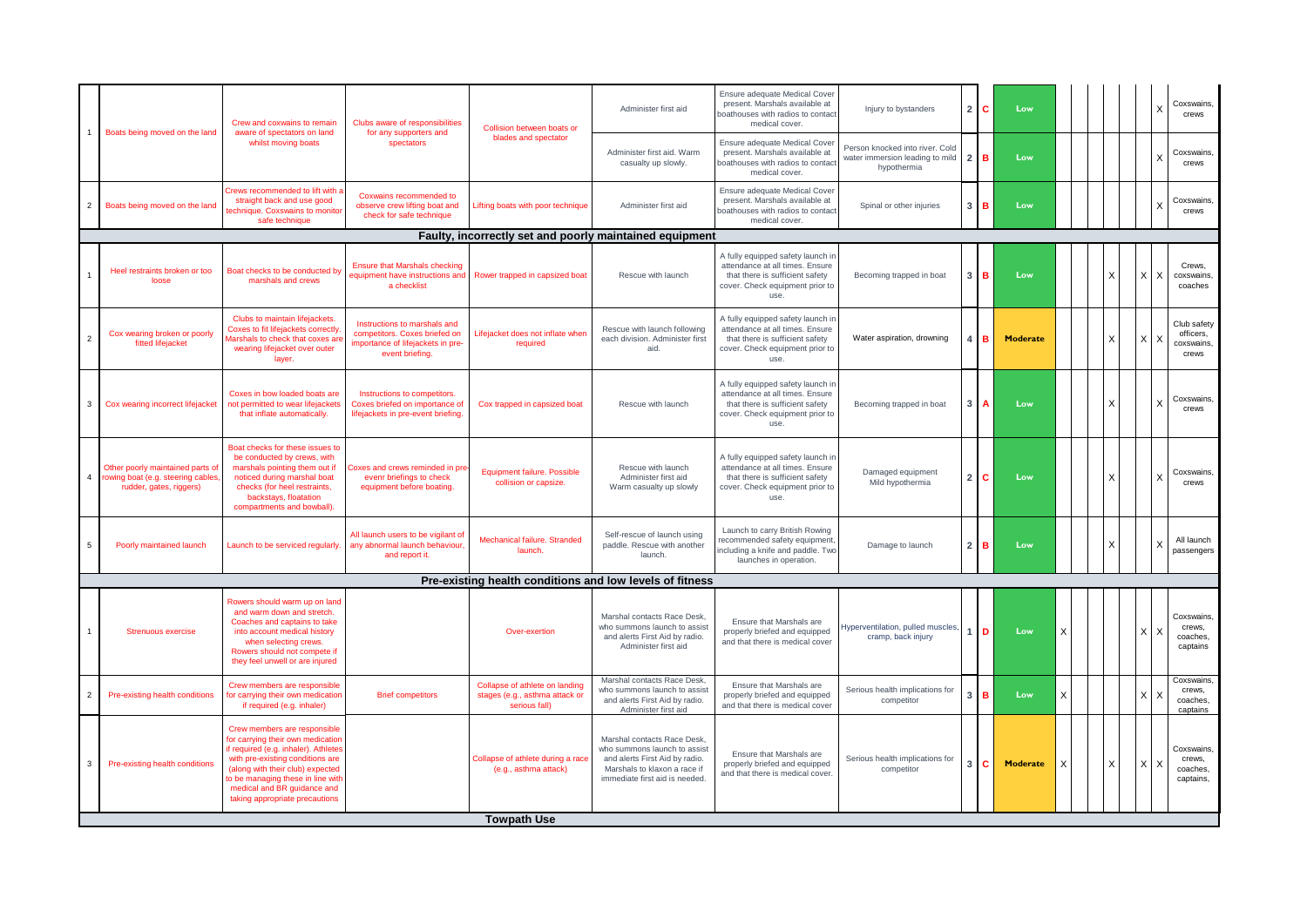| Bankriders cycling fast to<br>accompany crews | Only one bankrider allowed with<br>each crew unless a second is<br>allowed by Race Committee to<br>train a novice cox. Racedesk to<br>keep a list of crews allowed two<br>bankriders to ensure total<br>number of bankriders stays low.<br>Bankriders must have attended<br>bankrider briefing in past 18                                                    | Bankrider briefing must be re-<br>attended each 18 months.<br>bankriders must be wearing<br>"bankrider bibs" to aid in<br>recognising 1 per crew, bibs will<br>only be given to people who have<br>been to a briefing in the past 18 | Collision involving accompanying<br>cyclists                                                                                                    | Marshal contacts Race Desk<br>who summons launch to assist<br>and alerts First Aid by radio.<br>Administer first aid                                    | Ensure that Marshals are<br>properly briefed and equipped<br>and that there is medical cover                                          | Injury to cyclists and pedestrians $1\overline{D}$                                                                                                           |                 |              | Low | X   |   |  | $X$   $X$       | Bankriders                         |
|-----------------------------------------------|--------------------------------------------------------------------------------------------------------------------------------------------------------------------------------------------------------------------------------------------------------------------------------------------------------------------------------------------------------------|--------------------------------------------------------------------------------------------------------------------------------------------------------------------------------------------------------------------------------------|-------------------------------------------------------------------------------------------------------------------------------------------------|---------------------------------------------------------------------------------------------------------------------------------------------------------|---------------------------------------------------------------------------------------------------------------------------------------|--------------------------------------------------------------------------------------------------------------------------------------------------------------|-----------------|--------------|-----|-----|---|--|-----------------|------------------------------------|
|                                               | months. Bankriders to keep a<br>good look out. Bike marshal<br>varns towpath users of imminen<br>race. Bankriders to make sure<br>bikes have working brakes.                                                                                                                                                                                                 | months. Event Committee to<br>make intermittent checks on the<br>number of bikes accompanying<br>crews.                                                                                                                              |                                                                                                                                                 | Rescue with launch if necessary<br>administer first aid, warm<br>casualties up slowly                                                                   | Fully equiped safety launch<br>available during warm up and<br>racing                                                                 | Someone falls in river, cold wate<br>immersion leading to mild<br>hypothermia                                                                                | $2 \mid B$      |              | Low | X   |   |  | $\times$<br>l X | Bankriders                         |
| Umpires cycling fast along the                | Umpires briefed by college and on<br>the day; umpires to keep a good<br>look out: bike marshal warns                                                                                                                                                                                                                                                         |                                                                                                                                                                                                                                      | <b>Collision involving accompanying</b>                                                                                                         | Marshal contacts Race Desk.<br>who summons launch to assist<br>and alerts First Aid by radio.<br>Administer first aid                                   | Ensure that Marshals are<br>properly briefed and equipped<br>and that there is medical cover                                          | Injury to cyclists and pedestrians 1 D                                                                                                                       |                 |              | Low | X.  |   |  | X<br>x          | Umpires                            |
| towpath                                       | towpath users of imminent race;<br>umpires to make sure bikes have<br>working brakes                                                                                                                                                                                                                                                                         |                                                                                                                                                                                                                                      | cyclists                                                                                                                                        | Rescue with launch if necessary<br>administer first aid, warm<br>casualties up slowly                                                                   | Fully equiped safety launch<br>available during warm up and<br>racing                                                                 | Someone falls in river, cold wate<br>immersion leading to mild<br>hypothermia                                                                                | $2$ B           |              | Low | X   |   |  | $\times$<br>X   | <b>Umpires</b>                     |
| Bike marshal cycling fast along<br>towpath    | Marshal briefed by college and<br>on the day; marshal to keep a<br>good look out and to make sure                                                                                                                                                                                                                                                            | Marshal told to cycle slowly,<br>avoid pedestrians, and get off<br>bike to talk to large groups of                                                                                                                                   | Collision involving bike marshal                                                                                                                | Bike marshal to wear a helmet.<br>Marshal contacts Race Desk,<br>who summons launch to assist<br>and alerts First Aid by radio.<br>Administer first aid | Ensure that Marshals are<br>properly briefed and equipped<br>and that there is medical cover                                          | Injury to cyclists and pedestrians 1 D                                                                                                                       |                 |              | Low | X   |   |  | $\times$        |                                    |
|                                               | bike has working brakes                                                                                                                                                                                                                                                                                                                                      | pedestrians                                                                                                                                                                                                                          |                                                                                                                                                 | Rescue with launch if necessary<br>administer first aid, warm<br>casualties up slowly                                                                   | Fully equiped safety launch<br>available during warm up and<br>racing                                                                 | Someone falls in river, cold wate<br>immersion leading to mild<br>hypothermia                                                                                | $2^{\circ}$     |              | Low | X   |   |  | X               |                                    |
|                                               |                                                                                                                                                                                                                                                                                                                                                              |                                                                                                                                                                                                                                      | Other                                                                                                                                           |                                                                                                                                                         |                                                                                                                                       |                                                                                                                                                              |                 |              |     |     |   |  |                 |                                    |
| <b>Tannoy horns fall over</b>                 | Tripods for tannoy to be set up in a<br>stable manner                                                                                                                                                                                                                                                                                                        | ripods to be set up on level gorund<br>where possible or leaning away<br>from towpath if not possible.<br>Tannoy to be chained to solid<br>structures such as buildings, fences,<br>or trees whenever possible to limit<br>movement  | Person hit by tannoy                                                                                                                            | Administer first aid                                                                                                                                    | Marshals to be equiped with 2-way<br>radios to call for first aid if<br>necessary                                                     | Injury, concussion                                                                                                                                           | 3 <sup>1</sup>  | $\mathbf{A}$ | Low |     | χ |  | X               |                                    |
| Incorrectly placed tannoy cables              | Cables to be kept away from<br>towpath                                                                                                                                                                                                                                                                                                                       | Tannoy cables to be run<br>through/behind vegetation and<br>other objects and kept off the<br>towpath whenever possible. Cables<br>to be covered with mats or ramps in<br>any high-traffic areas                                     | Person trips over tannoy cables                                                                                                                 | Administer first aid if necessary                                                                                                                       | Marshals to be equiped with 2-way<br>radios to call for first aid if<br>necessary                                                     | Injury                                                                                                                                                       | $\mathbf{1}$    |              | Low |     | χ |  | x               |                                    |
| <b>Bunglines on towpath</b>                   | Bunglines to be kept off towpath at<br>all times                                                                                                                                                                                                                                                                                                             | Bunglines to be kept neatly on gras:<br>to side of towpath when not in use                                                                                                                                                           | Towpath user trips over bungline                                                                                                                | Administer first aid if necessary                                                                                                                       | Marshals to be equiped with 2-way<br>radios to call for first aid if<br>necessar                                                      | Injury                                                                                                                                                       | $1 \vert B$     |              | Low |     |   |  | $\times$<br>X   | Polemen                            |
|                                               |                                                                                                                                                                                                                                                                                                                                                              |                                                                                                                                                                                                                                      | COVID-19                                                                                                                                        |                                                                                                                                                         |                                                                                                                                       |                                                                                                                                                              |                 |              |     |     |   |  |                 |                                    |
| Holding an event during COVID-<br>19 pandemic | All participants will be requested<br>not to attend the event if they are<br>displaying any symptoms of<br>COVID-19, or if they are self-<br>isolating or in quarantine, as<br>outlined in government guidance<br>Record of competitors kept via<br>OURCs database for more than<br>21 days; contact details also<br>supplied via database (GDPR-<br>secure) | Brief college clubs through pre-<br>event information as soon as<br>entries open, encourage entrants<br>to partake in the regular symptom<br>free testing programs offered by<br>the University                                      | COVID-19 transmission during<br>event through direct, airborne<br>or indirect transmission.<br>COVID-19 infection or symptom<br>appearing later | Use of Oxford University's in-<br>house testing service, together<br>with Test and Trace information-<br>sharing                                        | All students are required to keep<br>colleges informed of COVID<br>cases and symptoms and to<br>cooperate with testing and<br>tracing | Potential serious health<br>mplications for a difficult COVID<br>case; wider spread of the virus<br>within the University, households<br>and local community | $2 \, \text{C}$ |              | Low | X X |   |  |                 | Members of<br>X competing<br>clubs |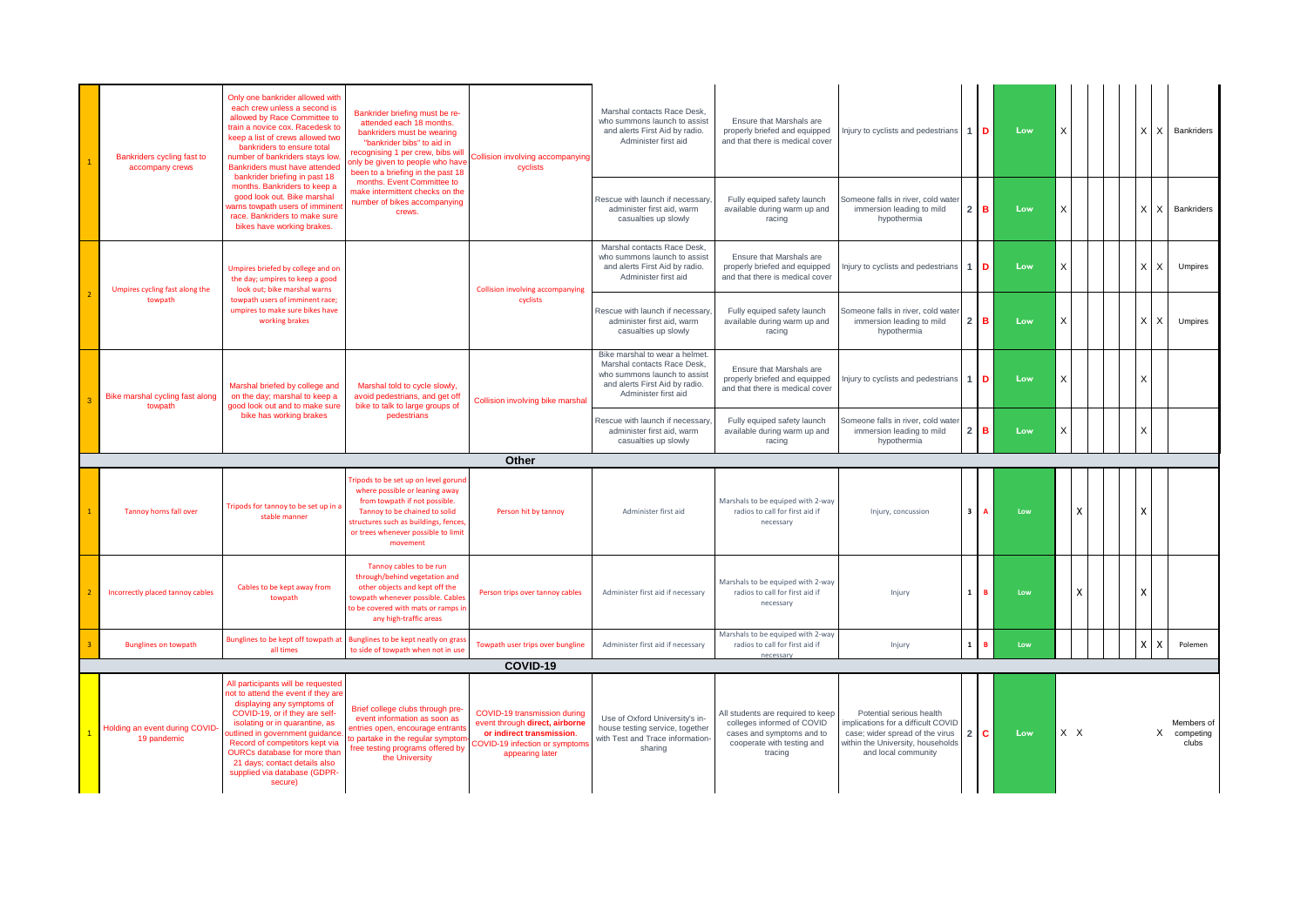|                |                                                                                                        | Entries will be carried out online,<br>no at-event registration is<br>necessary for local events, no<br>bow numbers or cox numbers are<br>used; distancig maintained for<br>any visitors queueing at race<br>desk | Spare PPE available at race<br>desk, for people who want it        | <b>Direct transmission of COVID</b><br>19 amongst competitors and/or<br>race desk. COVID-19 infection o<br>symptoms appearing later                    | Use of Oxford University's in-<br>house testing service, together<br>with Test and Trace information<br>sharing  | All students are required to keep<br>colleges informed of COVID<br>cases and symptoms and to<br>cooperate with testing and<br>tracing | Potential serious health<br>mplications for a difficult COVID<br>case; wider spread of the virus<br>within the University, households<br>and local community                        | 2 C        | Low             | $X$ $X$    | Members of<br>X competing<br>clubs                           |
|----------------|--------------------------------------------------------------------------------------------------------|-------------------------------------------------------------------------------------------------------------------------------------------------------------------------------------------------------------------|--------------------------------------------------------------------|--------------------------------------------------------------------------------------------------------------------------------------------------------|------------------------------------------------------------------------------------------------------------------|---------------------------------------------------------------------------------------------------------------------------------------|-------------------------------------------------------------------------------------------------------------------------------------------------------------------------------------|------------|-----------------|------------|--------------------------------------------------------------|
|                | <b>COVID transmission through</b><br>race desk activities                                              | Race desk to be set up in a well-<br>ventilated space. Face coverings<br>available at race desk to be worr<br>inside buildings if desired.                                                                        | Boat bay doors kept open during<br>racing                          | Airborne transmission of<br><b>COVID-19 amongst competitor</b><br>and/or race desk, COVID-19<br>infection or symptoms appearing<br>later               | Use of Oxford University's in-<br>house testing service, together<br>with Test and Trace information-<br>sharing | All students are required to keep<br>colleges informed of COVID<br>cases and symptoms and to<br>cooperate with testing and<br>tracing | Potential serious health<br>mplications for a difficult COVID<br>case; wider spread of the virus<br>within the University, households<br>and local community                        | $2$ B      | Low             | $x \times$ |                                                              |
|                |                                                                                                        | Spare hand sanitiser, wipes and<br>cleaning materials available at<br>race desk if needed                                                                                                                         |                                                                    | Indirect transmission of COVID<br>19 through equipment<br>sharing/high-touch surfaces at<br>race desk COVID-19 infection o<br>symptoms appearing later | Use of Oxford University's in-<br>house testing service, together<br>with Test and Trace information-<br>sharing | All students are required to keep<br>colleges informed of COVID<br>cases and symptoms and to<br>cooperate with testing and<br>tracing | Potential serious health<br>implications for a difficult COVID<br>case; wider spread of the virus<br>within the University, households<br>and local community                       | $2 \mid A$ | Low             | $X$ $X$    | Members of<br>X X X X<br>competing<br>clubs                  |
|                | <b>COVID transmission through</b><br><b>First Aid provision</b>                                        | <b>First Aid providers (Epione</b><br>Medical) are experienced and wi<br>take all necessary precautions;<br>anyone assisting them will follow<br>their advice                                                     | <b>Discuss with Epione Medical</b><br>beforehand                   | Direct transmission of COVID<br>19 through First Aid provision<br>COVID-19 infection or symptom<br>appearing later                                     | Use of Oxford University's in-<br>house testing service, together<br>with Test and Trace information-<br>sharing | All students are required to keep<br>colleges informed of COVID<br>cases and symptoms and to<br>cooperate with testing and<br>tracing | Potential serious health<br>mplications for a difficult COVID<br>case: wider spread of the virus<br>within the University, households<br>and local community                        | 2 C        | Low             | $X$ $X$    | Members of<br>competing<br>x x x x<br>clubs, First<br>Aiders |
|                | <b>COVID transmission during</b><br>marshal briefing                                                   | Marshal briefing to be conducted<br>outdoors, if at all possible. Face<br>coverings to be worn if briefing<br>takes place indoors.                                                                                |                                                                    | Direct transmission of COVID<br>19 during marshal briefing.<br>COVID-19 infection or sympton<br>appearing later                                        | Use of Oxford University's in-<br>house testing service, together<br>with Test and Trace information-<br>sharing | All students are required to keep<br>colleges informed of COVID<br>cases and symptoms and to<br>cooperate with testing and<br>tracing | Potential serious health<br>mplications for a difficult COVID<br>case: wider spread of the virus<br>within the University, households<br>and local community                        | $2$ B      | Low             | $X$ $X$    | Members of<br>X X X X<br>competing<br>clubs                  |
| 5              | <b>COVID transmission associated</b><br>with shared equipment - i.e.<br>between marshals, timing teams | Hand sanitiser available at race<br>desk to be taken as desired by<br>anyone using shared equipment                                                                                                               |                                                                    | Indirect transmission of COVID<br>19 through equipment sharing.<br>COVID-19 infection or symptom<br>appearing later                                    | Use of Oxford University's in-<br>house testing service, together<br>with Test and Trace information-<br>sharing | All students are required to keep<br>colleges informed of COVID<br>cases and symptoms and to<br>cooperate with testing and<br>tracing | Potential serious health<br>implications for a difficult COVID<br>case: wider spread of the virus<br>within the University, households<br>and local community                       | $22$ A     | Low             | $X$ $X$    | Members of<br>X X X X<br>competing<br>clubs                  |
| 6 <sup>1</sup> | High-Risk Individual helping on<br>event committee or participating<br>in event                        | Encourage individuals more at<br>risk to severe COVID-19<br>infection to take outdoor roles                                                                                                                       | Brief race committee and<br>competing clubs beforehand by<br>email | <b>COVID-19 infection of High Ris</b><br>Individual leading to severe<br>illness or hospitilisation                                                    | Use of Oxford University's in-<br>house testing service, together<br>with Test and Trace information-<br>sharing | All students are required to keep<br>colleges informed of COVID<br>cases and symptoms and to<br>cooperate with testing and<br>tracing | High Risk Individual contracts a<br>serious case of COVID-19.<br>possible hospitalization; wider<br>spread of the virus within the<br>University, households and local<br>community | $4$ B      | <b>Moderate</b> | X X        | Members of<br>x x x x<br>competing<br>clubs                  |

| Glossary - COVID              |                                                                                                                                                                                                        |
|-------------------------------|--------------------------------------------------------------------------------------------------------------------------------------------------------------------------------------------------------|
| direct contact transmission   | Direct transmission occurs when microorganisms are transmitted directly from an infectious individual to another individual without the involvement of another contaminated person or object (fomite). |
|                               | E.g. breathing, coughing, shouting, singing, physical contact                                                                                                                                          |
| airborne transmission         | The spread of infection from one person to another by airborne particles (aerosols) containing infectious agents.                                                                                      |
| indirect contact transmission | Indirect transmission occurs when microorganisms are transmitted from an infectious individual to another individual through a contaminated object or person (fomite) or person.                       |
|                               | E.g. on surfaces, clothing, door handles etc.                                                                                                                                                          |
| High Risk Individual          | An individual at high risk of severe illness from Coronavirus                                                                                                                                          |

In the event of the Environment Agency (EA) displaying Amber or Red Boards at the local locks which indicates a Strong Stream, OURCs have developed a range of

| Controls in place to reduce risks                                                              | Persons responsible for ensuring controls in place |
|------------------------------------------------------------------------------------------------|----------------------------------------------------|
| Blue Flag (2-3 bucks)<br>Good conditions (high water, but low stream and wind): Full Programme |                                                    |